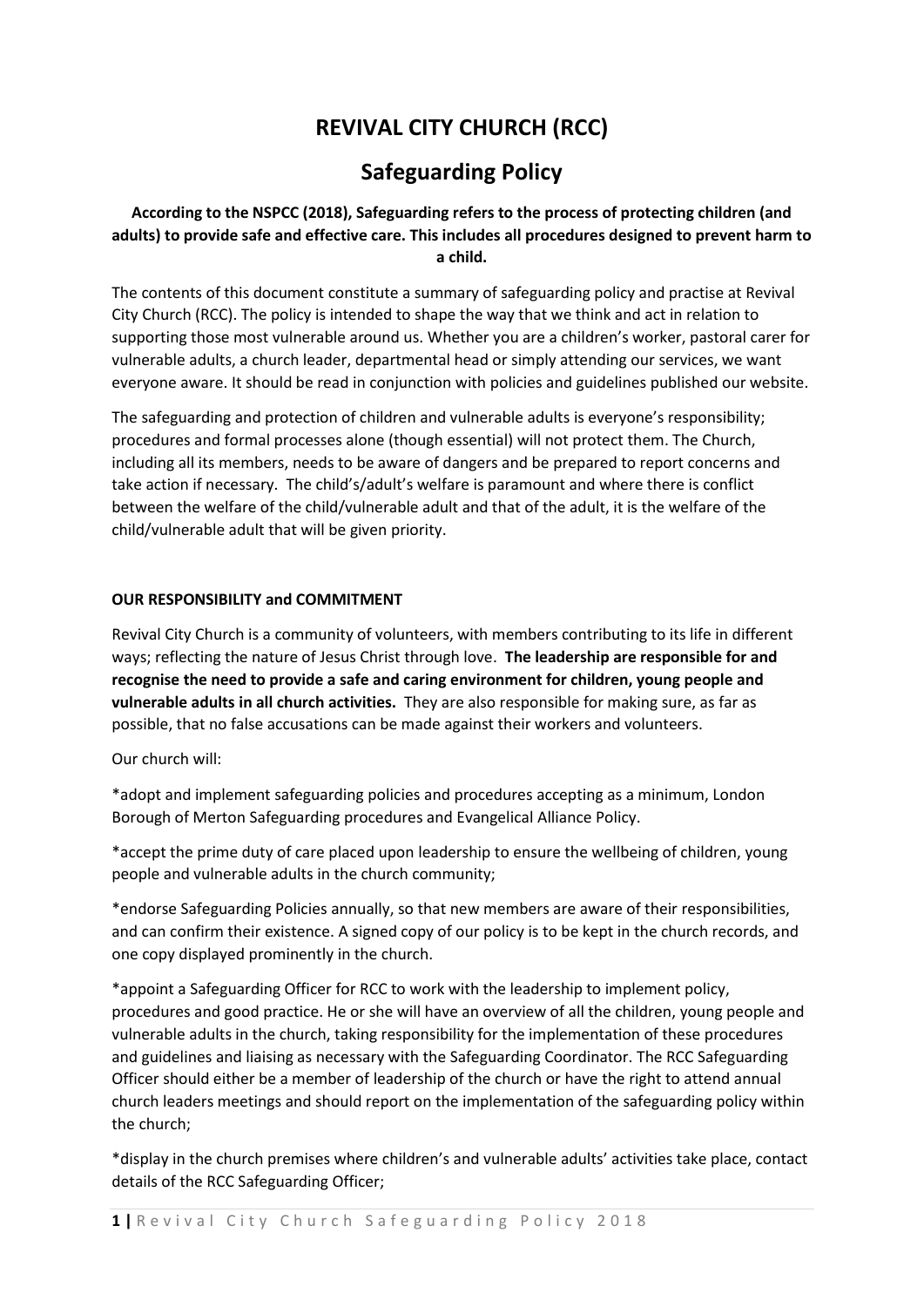\*display the "Childline" and "Parentline Plus" telephone number and Child Exploitation and Online Protection Centre (CEOP) website;

\*appoint a Lead Recruiter. It is recommended that this is a different person from the RCC Safeguarding Officer.

\*ensure that all workers, voluntary and paid, are appointed in line with Practice Guidance

\*direct all authorised personnel to copies policies, procedures and good practice guidelines;

\*ensure that all those authorised to work with children, young people and vulnerable adults or in a position of authority are appropriately recruited, trained and supported according to the safer recruitment documents.

\*ensure that there is appropriate insurance cover for all activities involving children, young people and vulnerable adults undertaken in the name of the church;

\*ensure that a risk assessment is undertaken for activities (on and off church premises) involving children, young people and vulnerable adults.

\*review this policy annually in line with CCPAS recommendations and regulation changes.

# **SUPERVISION AND TRAINING**

We aim, at Revival City Church, to create an atmosphere and environment where people can discuss any concerns and receive support. The leadership and church safeguarding officer are readily available to fulfil this role.

The Leadership is committed to on-going safeguarding training and development opportunities for all workers, developing a culture of awareness of safeguarding issues to help protect everyone. All our workers will receive induction training and undertake appropriate safeguarding training on a regular basis, which should cover signs and symptoms of abuse and how to respond as a minimum.

# **Paid and unpaid workers who have responsibilities for children, young people and vulnerable adults should attend suitable safeguarding training at least every three years. It is their responsibility to ensure that this is completed.**

Training is required for anyone who has safeguarding responsibilities or who have contact with children, young people and/or adults who may be vulnerable. This may include but is not limited to: Safeguarding Officers, safeguarding lead, church workers, pastoral visitors, Sunday school teachers, servers, and church administrative staff.

The Leadership will ensure all workers will be appointed, trained, supported and supervised in accordance with government guidance on safe recruitment. This includes ensuring that:

- There is a written role description / person specification for the post
- Those applying have completed a standard application form and a self-declaration form
- Those short listed have ALL been interviewed
- Roles and attitudes regarding safeguarding have been discussed at interview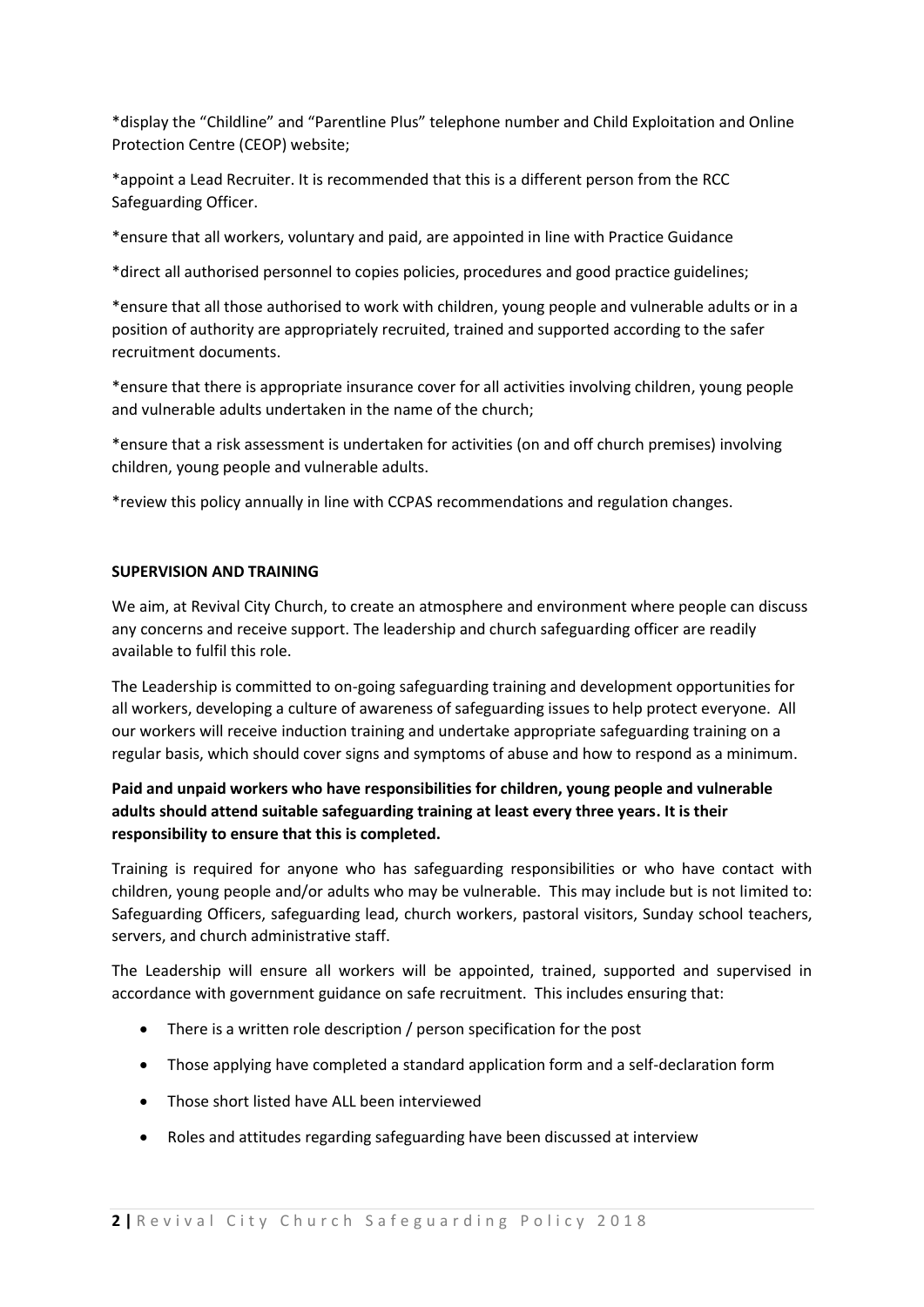- Written references have been obtained for ALL candidates, and followed up verbally where appropriate
- A Disclosure & Barring Service (DBS) disclosure is completed (we will comply with Code of Practice requirements concerning the fair treatment of applicants and the handling of information) prior to the successful candidate commences employment
- Qualifications where relevant have been verified
- A suitable induction training programme (including safeguarding) is provided for the successful applicant
- The successful applicant completes a probationary period
- The applicant has been given a copy of this safeguarding policy and knows how to report concerns.

Safer recruitment practices should be used regardless of the setting or activity where workers are working with either children or vulnerable adults.

# **Management of Workers – Codes of Conduct**

As Leadership we are committed to supporting all workers and ensuring they receive support and supervision. All workers will be issued with a code of conduct towards children, young people and vulnerable adults. The Leadership undertakes to follow the principles found within the 'Abuse Of Trust 'guidance issued by the Home Office and it is therefore unacceptable for those in a position of trust to engage in any behaviour which might allow a sexual relationship to develop for as long as the relationship of trust continues.

A code of conduct towards children, young people and vulnerable adults should be drawn up which all workers agree to follow. It is important there is a culture of dignity and respect towards those being cared for. This can be achieved by workers:

- understanding the organisation's safeguarding policy and good working practice
- listening to children, young people and vulnerable adults.
- respecting boundaries and privacy of those being cared for
- knowing how to deal with issues of discipline in line within the organisation's code of conduct
- developing an awareness of disability issues as well as issues of equality and inclusion



 $\bullet$ 

'Caring for the Young & Vulnerable' (Home Office, 1999)

# **Management of Workers – Training and Supervision**

All workers, paid or voluntary, should be provided with appropriate training and given the opportunity to develop their skills as well as feel supported and valued by the organisation for which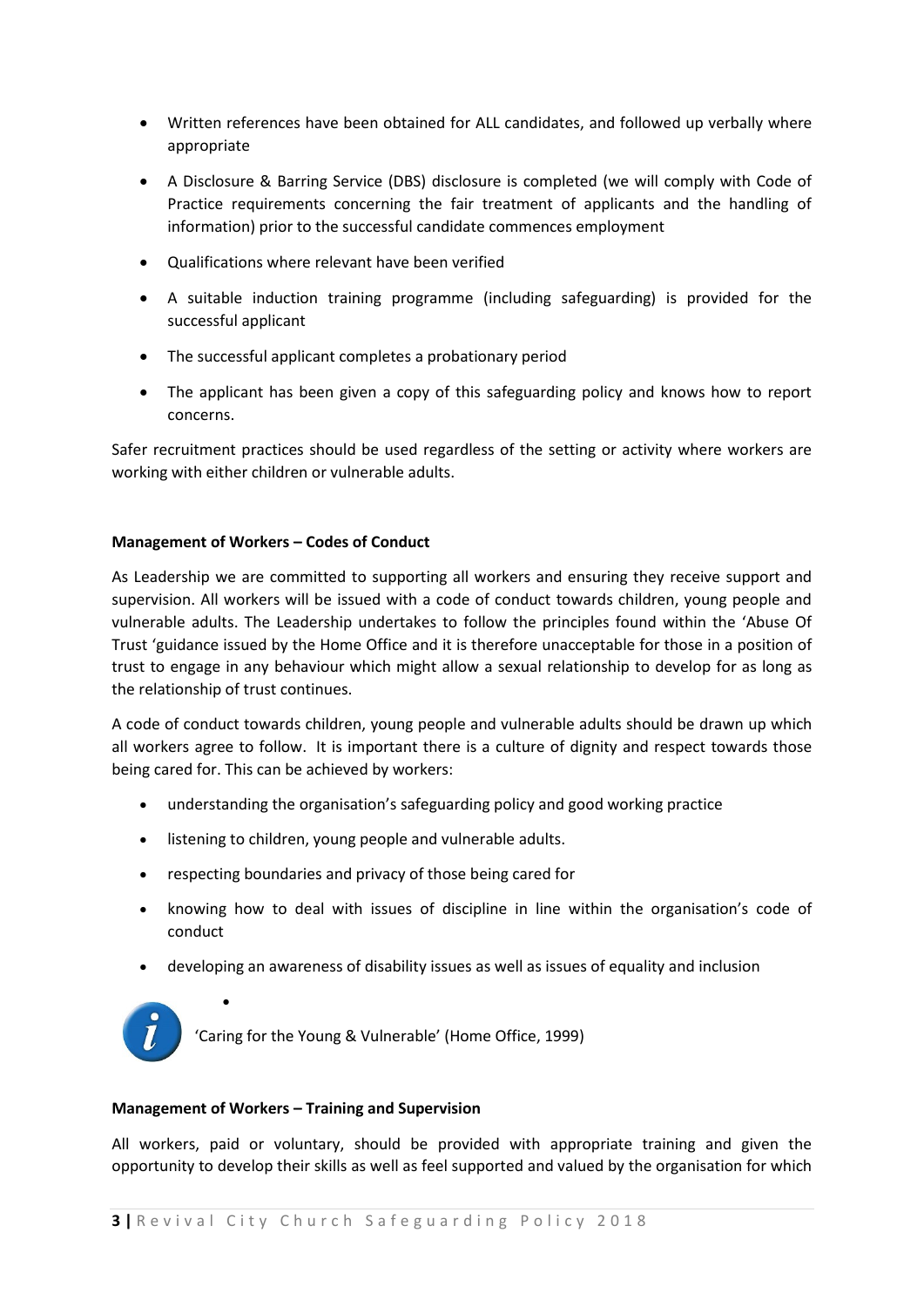they work. When this happens, workers will be more inclined to express concerns over issues that arise and it will also help to ensure a high level of care, professionalism and expertise towards those being cared for.

As a Leadership, we commit to ensuring all workers are supervised (where possible by a named individual who arranges regular meetings) where concerns or issues can be raised, work related or personal. It is also the role of the supervisor to ensure all training needs are met. Where supervision with a named individual is not possible, or impractical, group supervision may be used as an alternative as this can maximise resources and allows for the sharing of issues and concerns.

# **Management of Workers - Team Meetings**

The leadership recognises the importance of team meetings. These should be convened on a regular basis and should provide an opportunity for ideas and issues to be aired, concerns expressed and feedback given.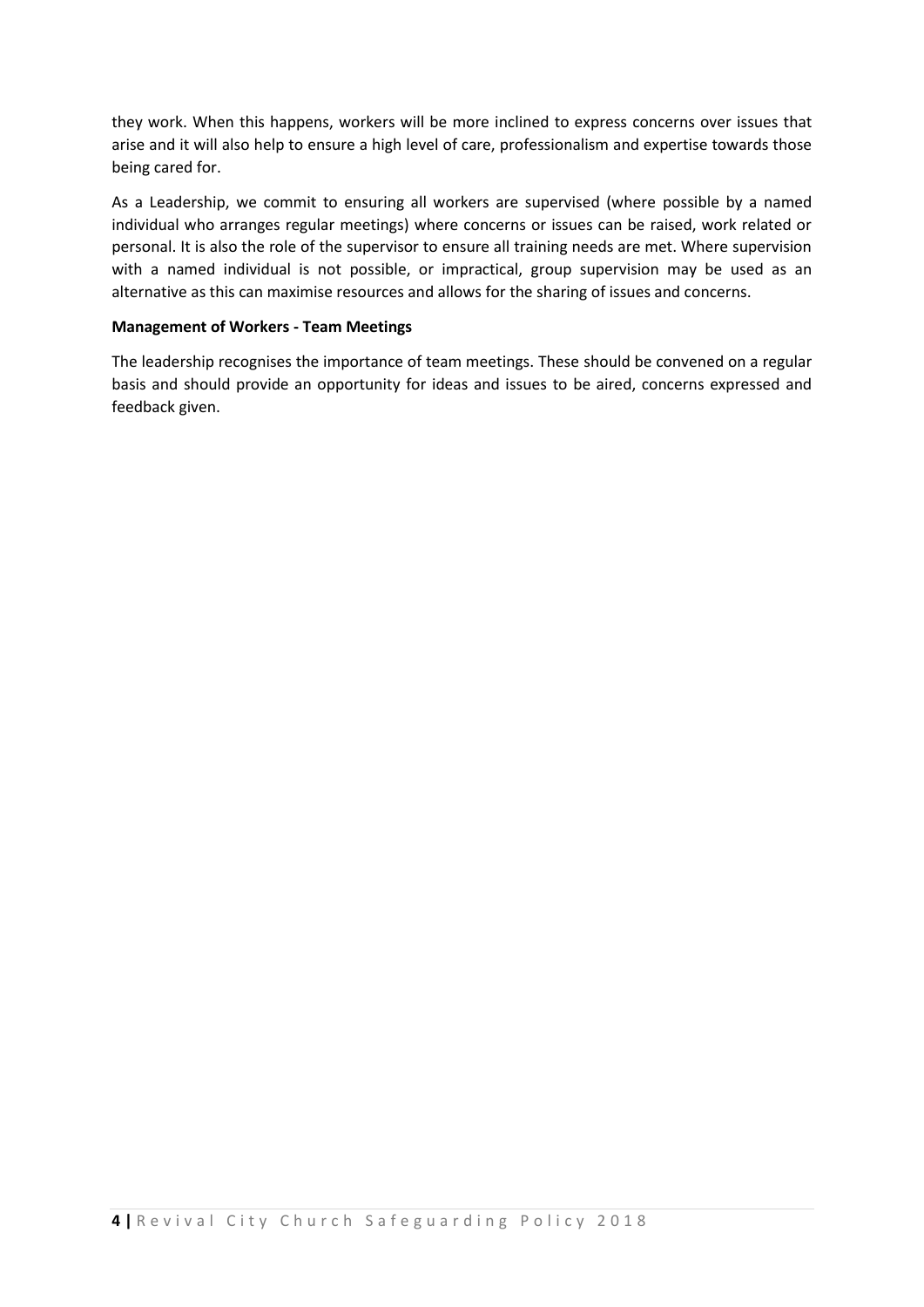## **Management of Workers – Whistleblowing**

In addition to effective management of allegations against staff, there needs to be a mechanism in place such as supervision or meetings with a team leader for workers to be able to raise any concerns (e.g. improper actions or omissions) about other workers, with impunity. Commonly known as 'whistleblowing', the reporting principles are contained in the Public Disclosure Act 1998. Further information and advice can be obtained from Public Concern at Work:



Public Concern at Work 7-14 Great Dover Street LONDON SE1 4YR Tel: 020 7404 6609 E-mail: [whistle@pcaw.co.uk](mailto:whistle@pcaw.co.uk)

**Paid and unpaid workers, in line with Safer Recruitment policies, should undergo a DBS check. These need to be completed every five years.**

*N.B. It should be noted that safeguarding and DBS checks are not transferable from other places of work.*

## **GENERAL GUIDELINES**

At Revival City Church we value and respect all church members.

### We will:

\*treat all children, young people and vulnerable adults with respect and dignity;

\*ensure that our own language, tone of voice and body language is respectful;

\*adhere to our 'no lone working' policy;

\*ensure another adult is informed if a child needs to be accompanied to the toilet;

\*ensure that children, young people and vulnerable adults know who they can talk to if they need to speak to someone about a personal concern;

\*respond warmly to a child who needs comforting, but make sure there are other adults around;

\*administer any necessary first aid with others around whenever possible;

\*obtain consent for any images to be taken, shown or displayed. Photographs may only be taken by our nominated church photographers;

\*record any concerning incidents and give the information to our group leader. We will sign and date the record;

\*always share concerns or the behaviour of another worker with the Parish Safeguarding Officer and the Incumbent;

\*if any activity requires physical contact, ensure that the child and parents are aware of this and its nature beforehand.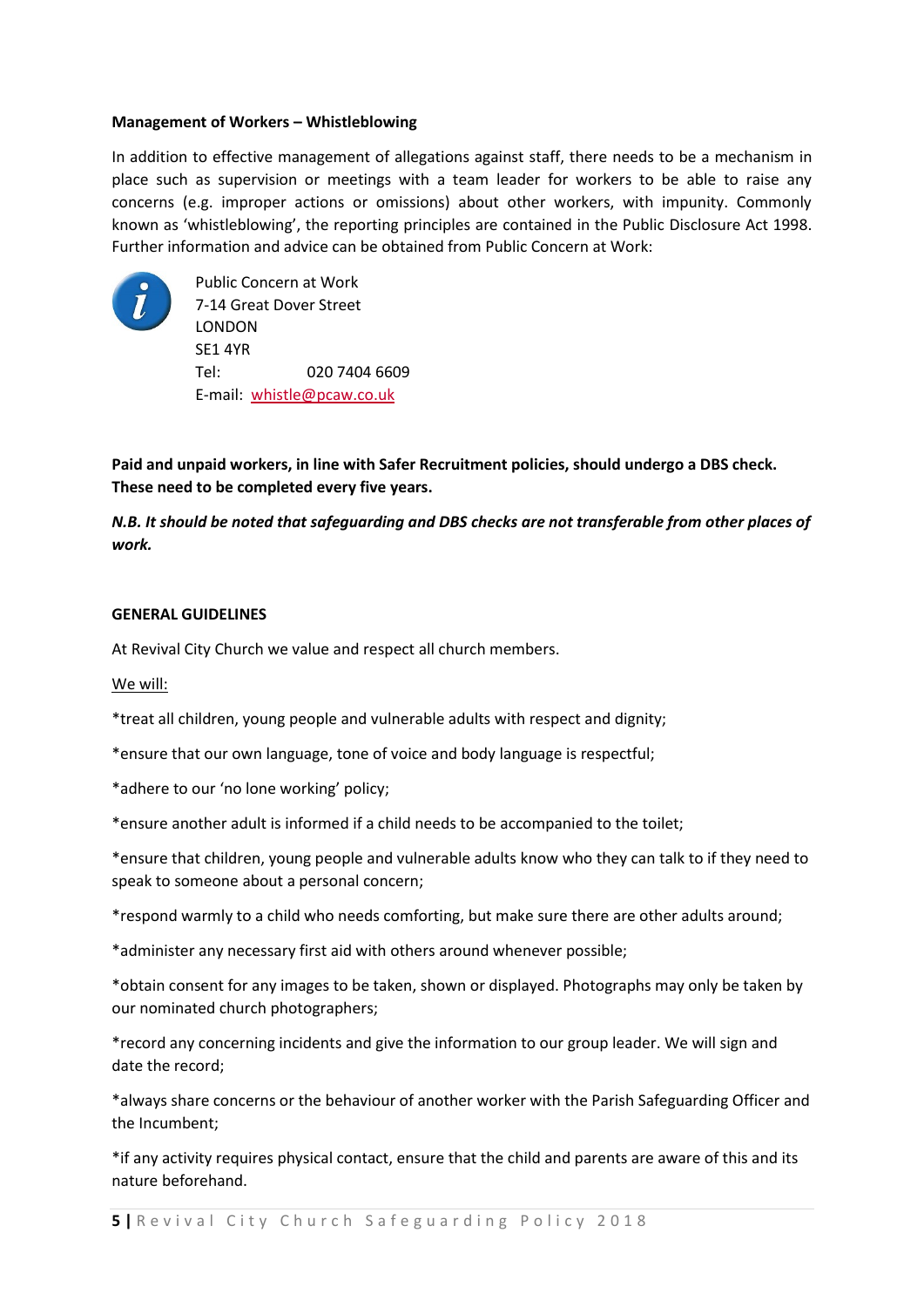# We will not:

\*initiate physical contact;

\*invade a child's/adult's privacy while washing or toileting;

\*play rough, physical or sexually provocative games;

\*use any form of physical punishment;

\*be sexually suggestive about or to a child/vulnerable adult, even in fun;

\*touch a child/adult inappropriately or obtrusively;

\*scapegoat, ridicule or reject a child, group or adult;

\*permit abusive peer activities e.g. initiation ceremonies, ridiculing or bullying;

\*show favouritism to any one child or group;

\*allow a child, young person or vulnerable adult to involve you in excessive attention seeking that is overtly physical or sexual in nature. Any such activity should be reported to the Safeguarding Officer;

\*give lifts to children, young people or vulnerable adults on their own or on your own. In an emergency, a driver may transport one child/adult on their own but the child must sit in the back of the car;

\*smoke tobacco or any other substance in the presence of children;

\*drink alcohol when responsible for young people;

\*invite a child/vulnerable adult to your home. All contact should be with the parent and take place on church premises;

\*arrange social occasions with children (other than family members) outside organised group occasions;

\*allow unknown adults access to children. Visitors should always be accompanied by a known person;

\*allow strangers to give lifts.

# Touch.

Our church-run groups and activities aim to provide a warm, nurturing environment for children, young people and vulnerable adults, while avoiding any inappropriate behaviour or the risk of allegations being made. Abuse is harm of a very serious nature. It is important that any type of physical contact in the course of children and youth work should not be able to be misconstrued as abuse. All volunteers must work with or within sight of another adult. Church workers are mostly volunteers and should not be placed or place themselves, in vulnerable situations.

Revival City Church is an inclusive church, open and welcoming to all. Where a child or vulnerable person with special needs requires additional support, we will work with and take advice from parents and careers.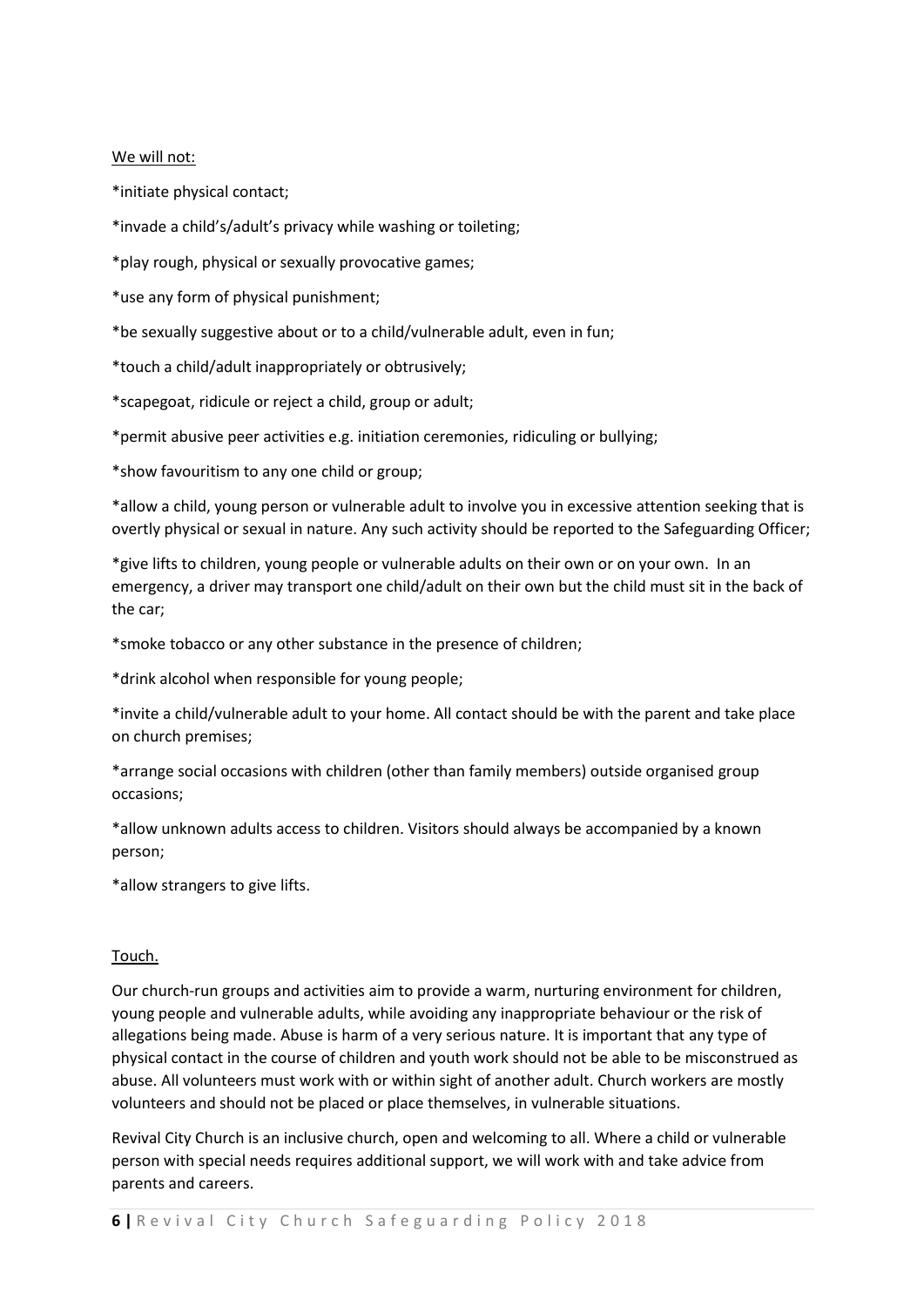## Additional guidelines when leading groups.

In addition to the above, team members will:

\*ensure any health and safety requirements are adhered to;

\*ensure that the room and equipment to be used is safe and in good order;

\*ensure that external doors are unable to be opened by children;

\*undertake risk assessments, where necessary, with appropriate action taken and record kept;

\*keep registers and consent forms up to date;

\*have an awareness, at all times, of what is taking place and who is present;

\*create space for children/vulnerable adults to talk – either formally or informally;

\*liaise with the RCC Safeguarding Officer over good practice for safeguarding;

\*always inform RCC Safeguarding Officer of any specific safeguarding concerns that arise. The RCC Safeguarding Officer will liaise with the appropriate Safeguarding authority.

# Administration

We will keep registration forms for all children, young people and vulnerable adults attending groups and activities. These will include up to date details of home address and telephone number, any specific medical information and parents' or carers' names and contact numbers. Permission to use photographs will be included on these forms. At each meeting or activity, a register of the young people and children attending will be kept, along with the names of the leaders and helpers present. Registers should be kept indefinitely.

We will keep a log book of incidents.

Forms giving permission for special activities will be used when undertaking one-off events and activities.

All personal details and consent forms must be stored securely.

# Recommended staffing levels.

**For all our groups (Sunday school; Kiddies Church and Infusion365, choir) we operate a 'no lone worker' policy. Each group should have at least two adult workers or a chaperone where this is not possible.**

It is sometimes necessary for small groups to operate in the same room or adjoining rooms with open access between them. In these circumstances it is possible to have only one adult per group, dependent on the nature of the activity. For Sunday school at RCC, we require a minimum of two adults with our younger age group and one with the older children, with doors open between them. Sessions are planned with this in mind but, if necessary, a parent can be co-opted into the younger group if non-attendance of one of the two planned leaders is notified late in the day.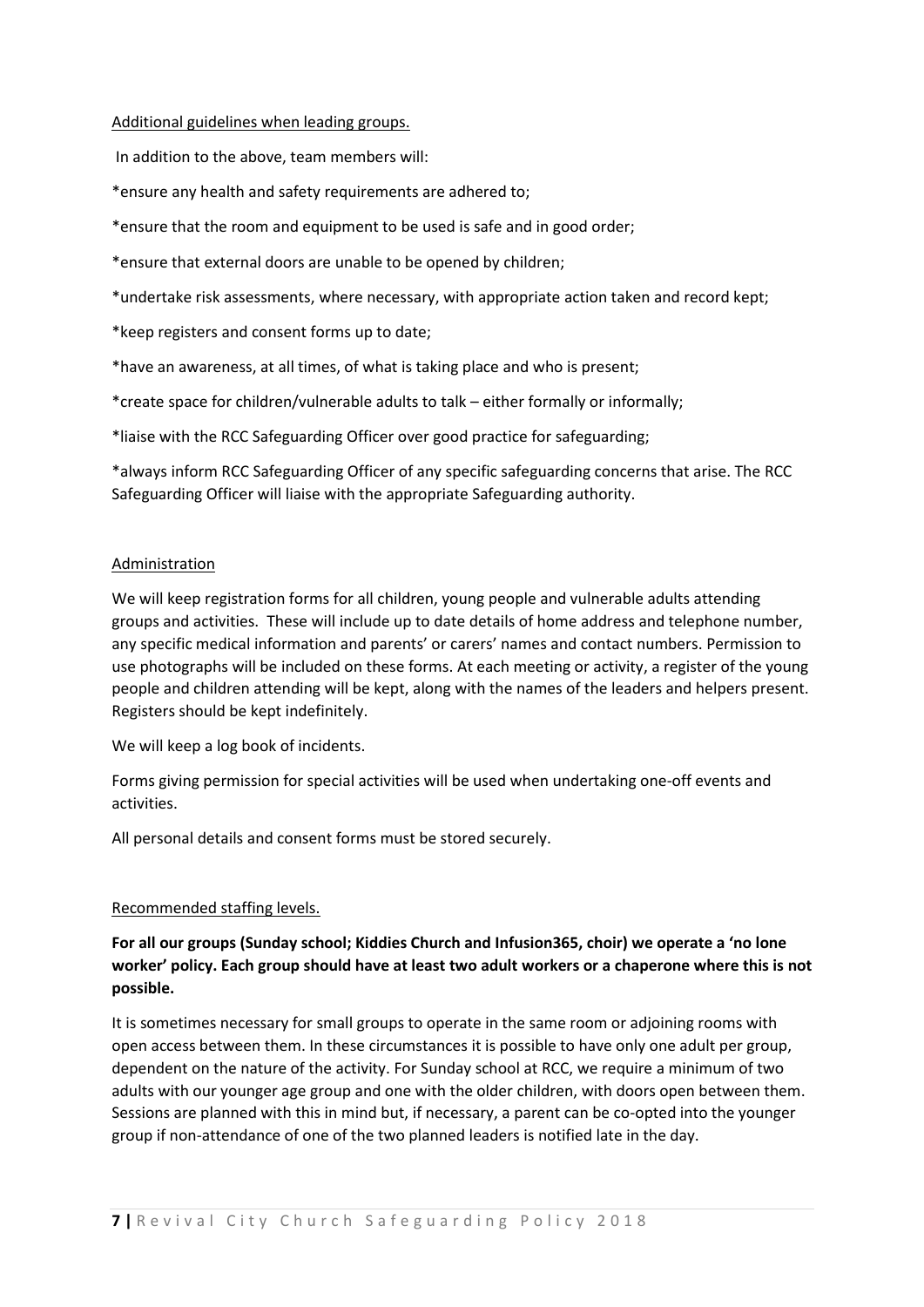Our young people who are being encouraged to develop their leadership skills through helping, will always be overseen and we will ensure that good practice and safeguarding procedures are followed and that the work they are doing is appropriate to both their age and understanding.

# **SAFE USE OF TECHNOLOGY**

We acknowledge that whilst children and young people may appear technologically competent, they do not necessarily have the maturity to understand the dangers they may be exposed to. It is important that children, young people and vulnerable adults understand and stay safe if technology is used at our church and the following guidance should be followed:

# We agree that:

\*all electronic communications are appropriate and professional. If using e-technology as a group activity, we will ensure that an adult worker knows and understands what is happening within the group.

\*communication between children and adults by whatever method will always take place within clear and explicit boundaries.

**N.B. It is the policy at RCC Church that all communication between workers and children will be done through the responsible adult, using their contact details and not the child's/vulnerable adults. Communication will be made directly between a worker and a child only with permission and consent from parent/carer.**

\*no images or video footage will ever be permitted in an area of personal privacy e.g. toilet or changing area

\*adults will not give their personal contact details to children or young people, including their mobile telephone number and details of any blogs or personal websites, only with permission and consent from parent/carer.

\*we will not make any relationship with a child (other than family members) through a social networking site. We will only make contact with children for professional reasons, through their parent.

\*any paid or unpaid worker will have a separate 'Facebook' account for their work with young people and should not give out any personal information about themselves.

\*privacy settings and use of strong passwords will be used to keep personal data private. In addition, all shared computers will have a different password for all users so that they cannot be accessed secretly.

# Receipt of inappropriate material by electronic means

Receipt of any inappropriate material by electronic means will be downloaded into hard copy if possible and any texts of such nature will not be deleted and will be shown to the leader and Incumbent.

# **PHOTOGRAPHS AND IMAGES**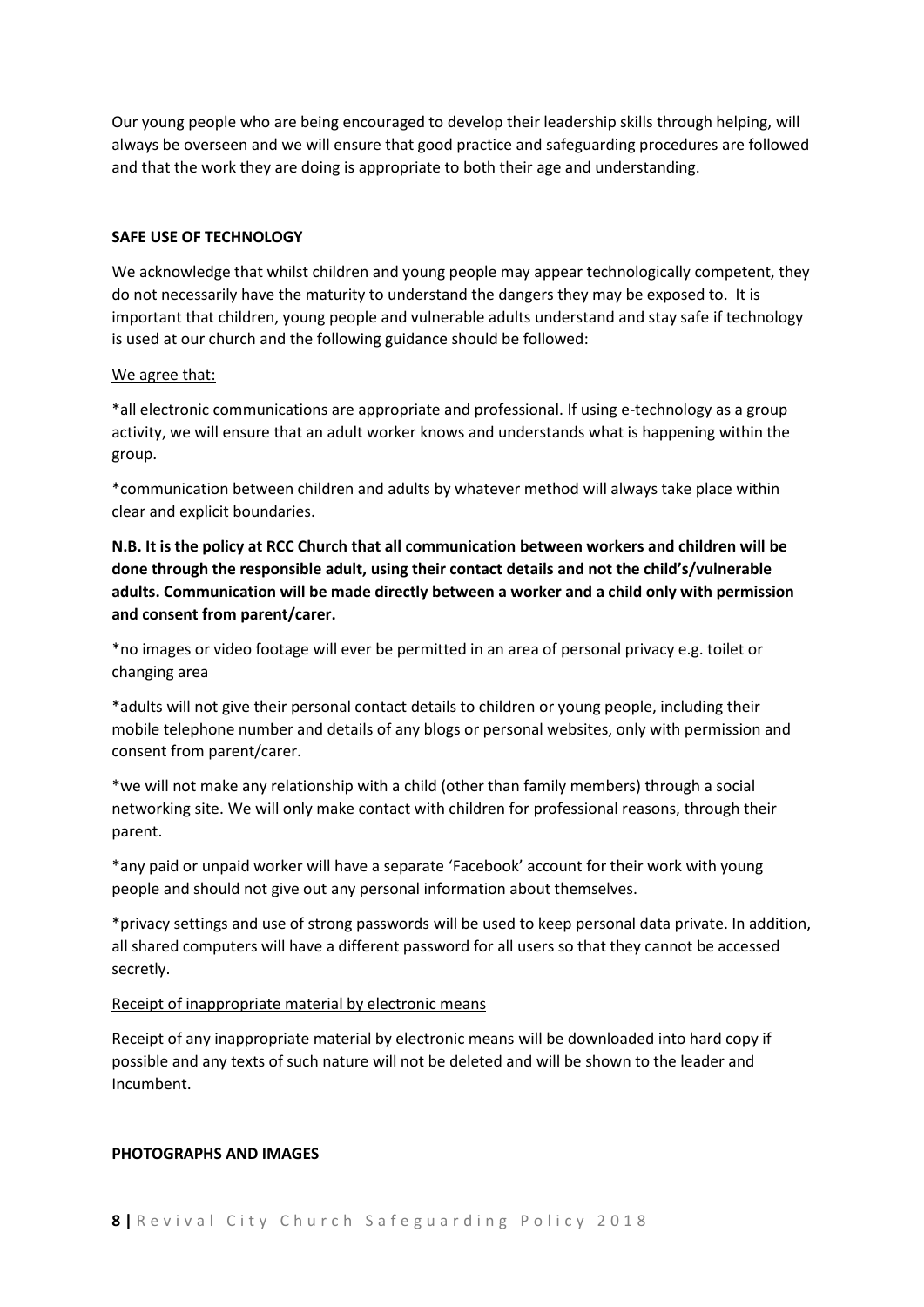Guidance from the Churches Child Protection Advisory Service (CCPAS), reproduced here is as follows:

*"Permission must be obtained of both children and adults before a photograph is taken or film footage recorded. However, it is perfectly acceptable to ask parents/carers to let the organisation know if they do NOT want their child photographed or filmed. The worker should write to parents or carers to explain what is happening and leave the onus on the parent/carer to contact them if they have any objections. In addition to this:* 

*\*It must be made clear why the image(s) or film is being used, what it will be used for and who might want to look at the pictures.* 

*\*When using photographs of children and young people, use group pictures and never identify them by name or other personal details. These details include email or postal addresses, telephone or fax numbers.* 

*\*Obtain written and specific consent from parents or carers before using photographs on a website.* 

# **It should be noted that:**

*"Publishing images of children brings good publicity and usually gives pleasure to children and their parents, but also raises some issues worth noting briefly:* 

*\*Images count as personal data under the terms of the Data Protection.* 

*\*Images of children in media with a wide circulation may lead to children being traced by people who should not be able to find them. This affects children who have been involved in disputed custody matters, adoptions, abductions or other civil or criminal matters.* 

*\*Images of children may be used by paedophiles to target prospective victims, which is possible if identifying details are given.* 

*\*Images of children may be used or manipulated for the purposes of child pornography, which is a growing problem on the internet."*

**At Revival City Church, photographs are used in our magazine, flyers and on the website to promote activities and celebrate the life of the church. Permission to take and use photographs is included in the registration forms for children's Sunday school groups. At other times, it will be announced that photographs are being taken. Parents who donate photographs to celebrate important family occasions, such as baptisms, dedications, births, do so knowing that they will be published in the magazine or on the website. We will do our best to request that photographs taken by members of the congregation during church services or events are not to be posted on Social Media. Parents are entitled to withdraw their children from group photographs.**

**Children who are photographed will not be named. Where an event is to be celebrated (e.g. Baptism) specific permission will be sought from the parent to name their child.**

**Photographs or images are not to be stored on personal cameras, phones or computers. Those who manage our website and magazine use their own authorised computers where data is securely stored. They should take note of the Data Protection Act 1998 (DPA 1998) and the General Data Protection Regulations (GDPR)**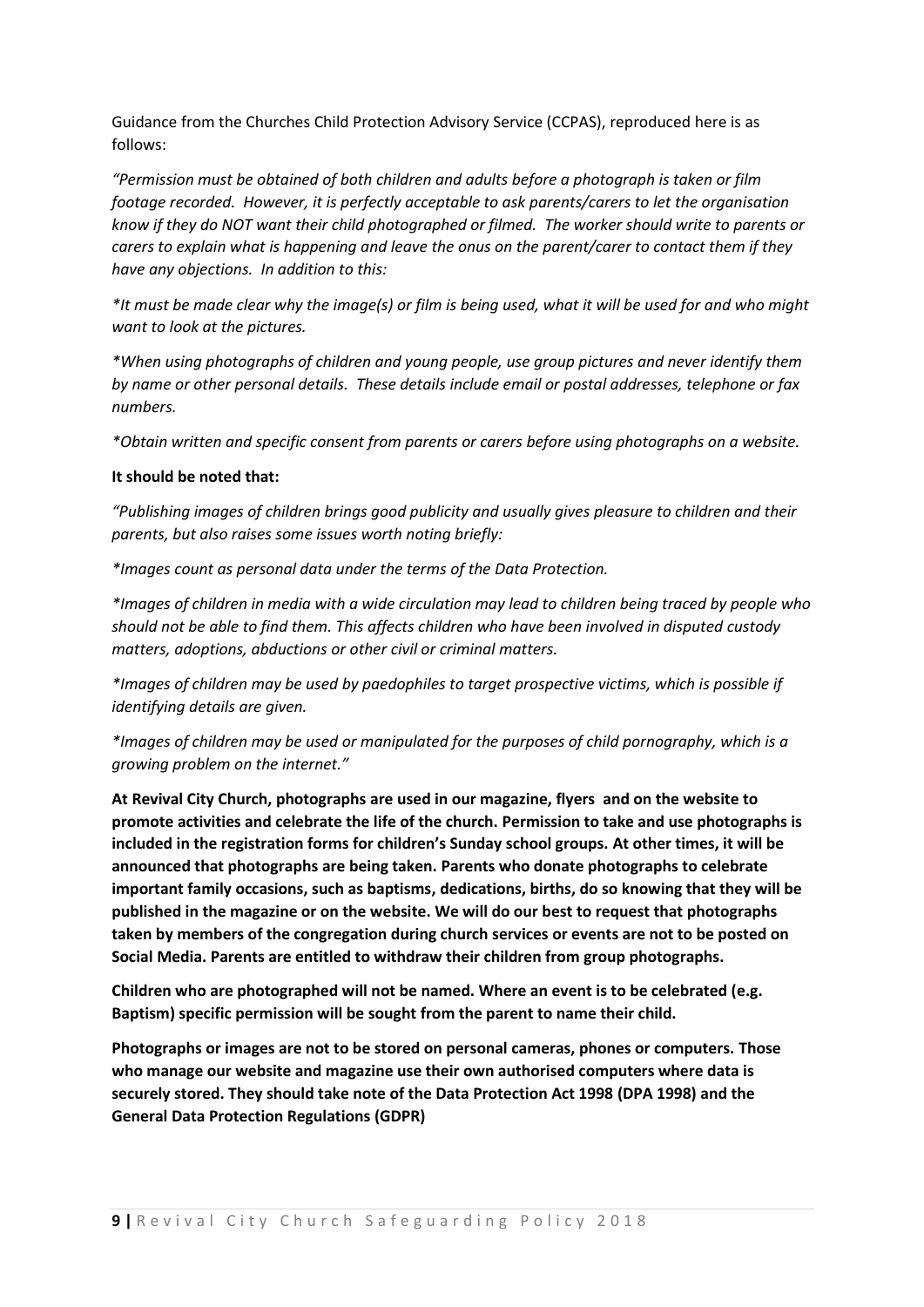### **RESPONDING TO CHILD PROTECTION CONCERNS**

### *Procedure to be followed if there are disclosures, allegations, complaints or suspicions*

#### **Hearing a child's disclosure of abuse:**

If a child asks to talk in confidence DO NOT promise confidentiality. You have a duty to refer a child or young person who is at risk.

#### **Imminent risk**

If you encounter a child in a situation where the child is in imminent danger, you should act immediately to secure the safety of the child.

Seek the assistance of the police and then make a referral to children's social services.

If a child needs emergency medical attention, this should be sought immediately and directly from the emergency services. Parents, if available, should be kept fully informed.

### **What to do if you suspect a child is at risk or has been abused**

Agree with your group leader, RCC Safeguarding Officer who will make the referral.

Make an immediate telephone referral to the children's social services. Make it clear from the first point of contact that you are making a child protection referral

Describe the event or disclosure and give information about the child and family. Remember to give as much detail as possible, distinguishing between fact and opinion and also what is first-hand knowledge and what has been heard from others (hearsay).

## **For out of hours referrals, call the emergency social work team or where urgent, the police.** Ensure that you notify your supervisor and RCC Officer/Adviser.

**Sharing concerns with parents**

*Where there are concerns that the parent(s) may be responsible for or have knowledge of the abuse, sharing concerns with parent(s) may place the child at further risk. In such a case advice must always firstly be sought from children's social services or police as to how and who informs the parent(s).*

**Police Emergency Telephone Number 999 Police Non-emergency Telephone Number 101**

**Children's social services telephone number 020 8545 4226 or 020 8545 4227 (out of hours: 020 8770 5000)**

**Churches Adviser for Safeguarding Children and Vulnerable Adults Elsie Nunoo** 

**++44 7412 807581**

**nunooelsie@hotmail.com**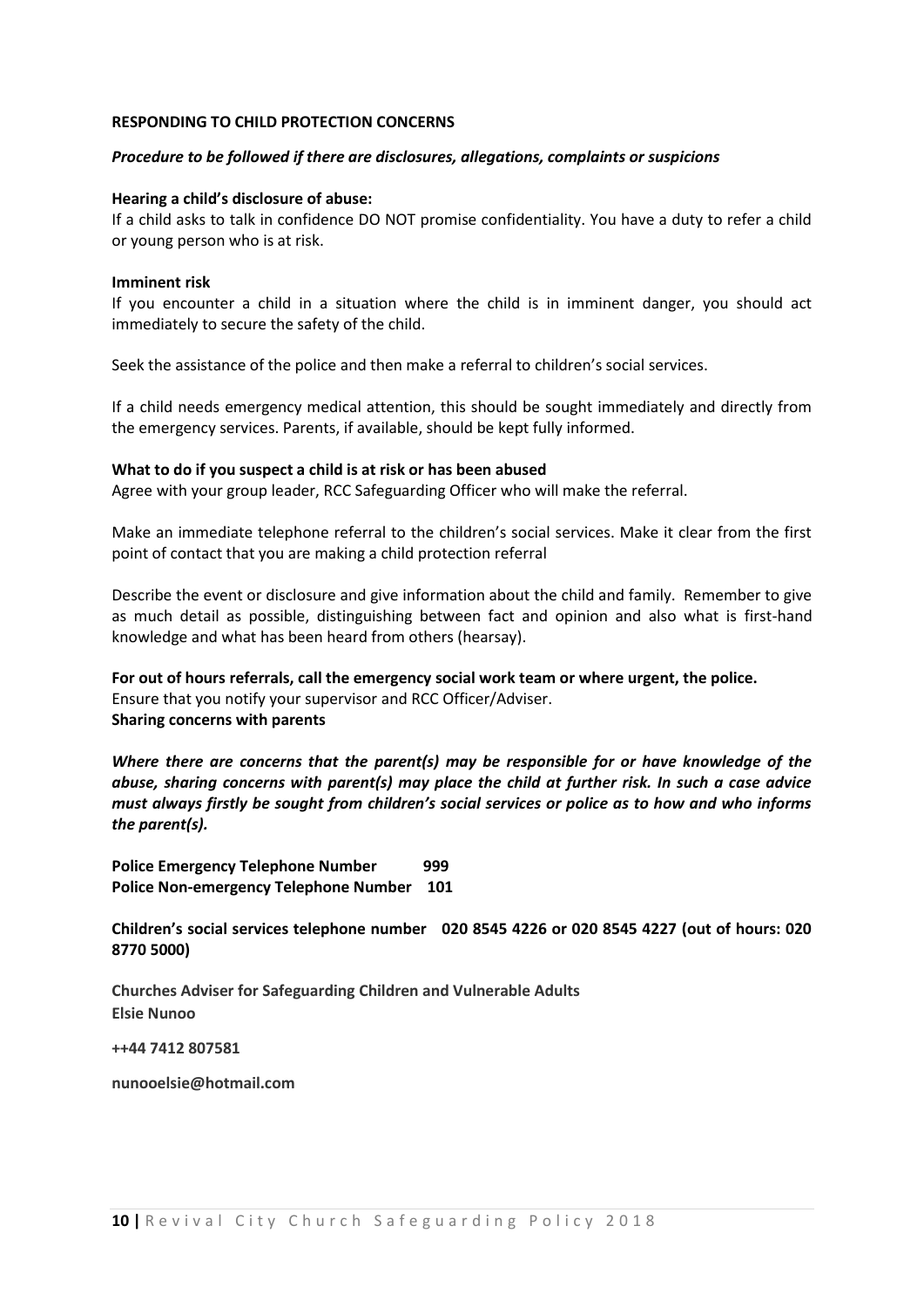## **RECORD KEEPING AND DATA PROTECTION**

The Data Protection Act 1998 contains principles governing the use of personal data. This means that the eight principles put in place by the Data Protection Act 1998 need to be applied. These say that the data must be:

- (i) fairly and lawfully processed;
- (II) processed for limited purposes;
- (III) adequate, relevant and not excessive;
- (iv) accurate;
- (v) not kept for longer than is necessary;
- (vi) processed in line with your rights;
- (vii) secure; and,

(viii) not transferred to countries without adequate protection.

Revival City Church should maintain records relating to church appointments, including a note of when a DBS check was obtained. Records should be kept secure and retained after the people concerned have left the church. Records of child protection matters should be kept, together with a note of the outcome. These should be retained even if the information received was judged to be malicious, unsubstantiated or unfounded.

Records of known offenders against children should be retained indefinitely, together with a copy of any agreement and reviews.

Nothing in data protection legislation seeks to limit appropriate disclosure in order to protect an individual who either is, or may be, at risk. What matters is that the process of information sharing is reasonable and proportionate.

Further advice if necessary is available from the website of the Information Commissioner.

At Revival City Church, specific safeguarding issues are shared on a strictly 'need to know' basis, managed by the Church Safeguarding Officer. Information is not to be shared with others and privacy and confidentiality is to maintained at all times. Churches are small, tightknit communities and speculation is not to be encouraged.

It is the responsibility of **all** of us at Revival City Church (congregations, members of all groups, etc) to be aware of safeguarding and to report to the Safeguarding Officer any concerns they may have or awareness of any divergence from this policy.

This policy will be published on the church website and a hard copy will be displayed in church.

The Revival City Church Safeguarding Officer will keep a list of those who work regularly with children and will ensure that they receive personal copies of this document.